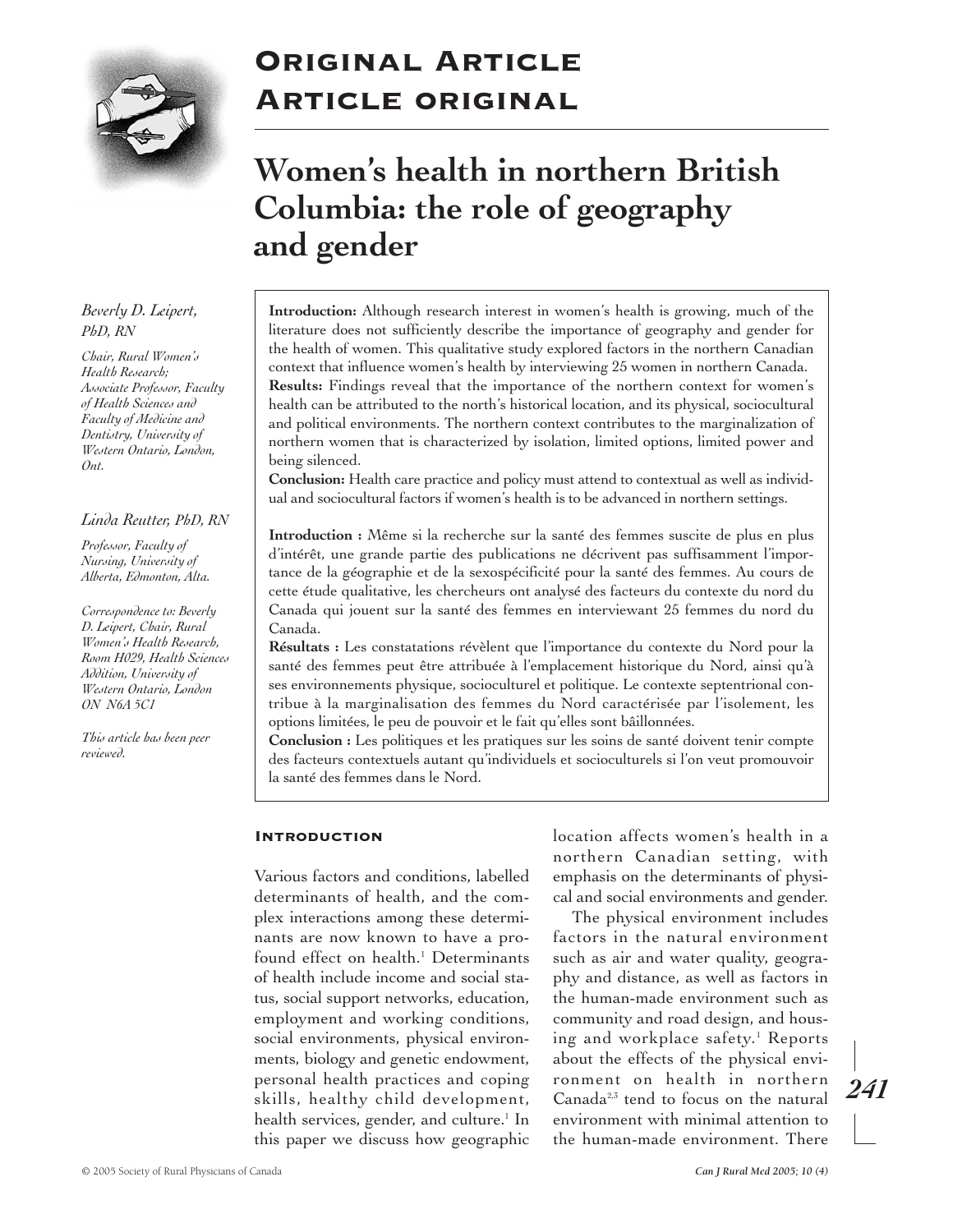is limited knowledge on how the natural and human-made environments influence the health of women.

Social environments include societal norms and values, social stability, diversity, safety, good working relationships and cohesive communities.<sup>1</sup> Social factors such as low availability of emotional support, low social participation, and social exclusion limit life prospects, supportive networks, life chances and self-esteem; these factors prove damaging at all societal levels, from the individual through to the community.1,4 Little is known about the nature of social environments in northern settings and the effects of these environments on women's health.

Gender is a social construct based more in human culture than in biological difference.<sup>1</sup> Gender affects health through the "array of socially determined roles, personality traits, attitudes, behaviours, values, relative power and influence that society ascribes to the two sexes on a differential basis" (p. 17).<sup>1</sup> Although minimal research has focused on the health of women in isolated settings, research that exists indicates that these settings create challenges for women's health. Health services provided by family physicians, public health nurses, and specialist services such as obstetricians either do not exist, are intermittent, or are limited in range and quality.<sup>3,5,6</sup> Issues of confidentiality and anonymity exist when women seek care in small communities, and lack of transportation to care elsewhere exacerbates access problems. The values and priorities of male physicians, the dominant care providers in small communities, often influence the practices of female physicians, nurses and other health care providers, thus compromising women's access to the type of care and provider they desire.<sup>6</sup> Because traditional roles of wife and mother are favoured in small communities, education and career opportunities for women are limited.<sup>7-10</sup> In addition, small communities have limited employment opportunities and access to high paying positions in the resource-based industries are largely denied women.<sup>11</sup> Although northern women may obtain employment, employment is often not permanent, respected, adequately remunerated, or is not work in which they can take pride.<sup>12</sup> These challenges not only limit women's health, they also compromise women's life chances.

Research indicates that understanding the contexts of women's lives is crucial to the advancement of women's health.13–15 While studies employing quantitative research methods identify some aspects of northern women's health, in-depth qualitative

*242*

understanding of the effects that a northern place has on women's health is needed. The study on which this paper is based used a qualitative research design to examine how women perceive and maintain their health within northern British Columbia (BC), Canada. This study seeks to enrich understanding of the northern social environment so that social support, which is key to northern women's health,<sup>13</sup> can be advanced. This paper describes one aspect of the study, namely factors in the northern context that influence women's health. Findings of the study that describe how women address factors to maintain their health in northern BC are reported elsewhere.<sup>13</sup>

#### **METHODS**

This study was conducted in northern BC, where most communities depend upon a single resourcebased industry such as forestry, mining or fishing. The largest city in northern BC, Prince George, has a population of 80 000; however, most communities are much smaller  $-$  some contain fewer then 15 residents — and are typically remote from each other and from larger centres. Many people in northern BC live on isolated farms and ranches.

The study was conducted using a feminist grounded theory method. Feminist grounded theory seeks to generate a theory that explains how a central problem for women is resolved or processed. 16,17 The feminist grounded theory research process attends to tenets of feminist research such as respect for participants, avoidance of oppression and usefulness of findings. In addition, feminist inquiry considers not only women's individual voices and experiences, but also larger sociopolitical, economic, and cultural structures that influence women's lives.<sup>18</sup>

Ethical approval for the study was obtained from the University of Alberta and the University of Northern British Columbia. Women were recruited from 2 health regions in northern BC. Inclusion criteria were: able to read and write English, over 20 years of age, and have lived in northern settings for a minimum of 2 years. To reach women in remote areas, recruitment strategies included radio and television interviews about the research, publishing recruitment information in community newspapers and posting study information in feed and tack stores, grocery stores, and clothing shops in small communities. Recruitment information included the purpose of the study (identifying how living in the north influences women's health), the inclusion crite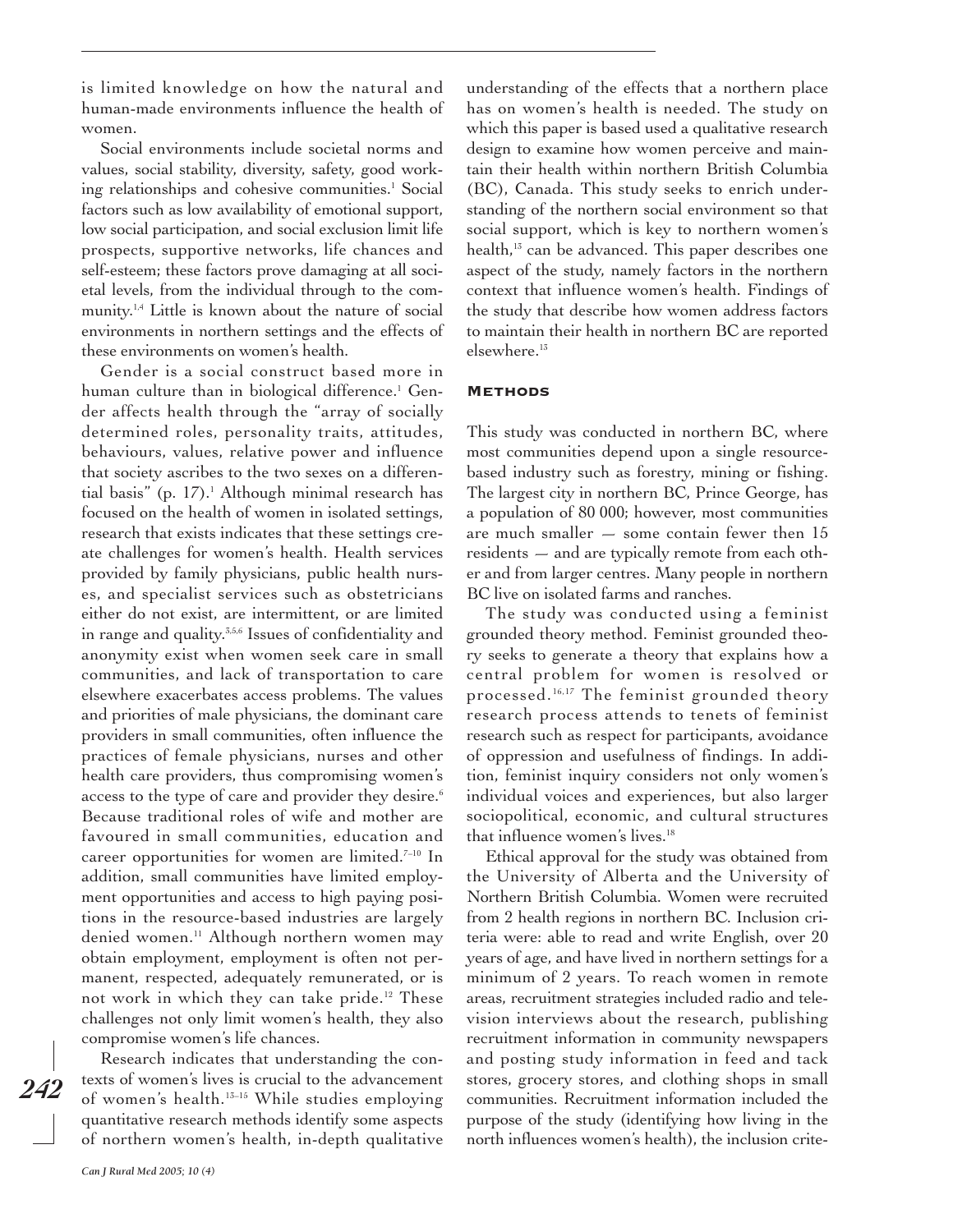ria and the study procedures. Recruitment efforts were very successful; over 100 women from throughout the 2 northern health regions telephoned, emailed or applied in person for the research.

In compliance with the feminist grounded theory method,<sup>16,17</sup> the final sample of 25 women was selected using purposeful and theoretical sampling. Initially, women were selected to represent diverse geographical locations (cities, towns, villages, ranches, farms), ages and cultural backgrounds. In theoretical sampling, study participants are selected throughout the course of the research for their ability to enrich and enlarge upon themes and codes emerging from the ongoing analysis. Theoretical sampling also ensures that participants will provide contradictory as well as confirmatory evidence. <sup>19</sup> The recommended sample size for a grounded theory study is approximately 30 to 50 interview instances.<sup>20</sup> In this study, 75 interview instances were included (25 women, each interviewed 3 times).

First and second interviews were 1.5–2 hours in length and were tape recorded. Third interviews, which were about a half hour, were not tape recorded, but comments were noted and incorporated in the analysis. First interviews occurred in the women's homes and work places. Due to weather, distance and time constraints, three-quarters of the second interviews and all third interviews were conducted by telephone.

In first and second interviews, women were asked open-ended questions about how they maintained their health, how the northern context influenced their health, and how northern BC could be healthier for women. After each interview, each participant was provided with a summary of the analysis of her interview and invited to comment in a subsequent interview on the accuracy and completeness of the analysis and on emerging categories and relationships. These comments were incorporated into the data and analysis of the study. Third interviews provided each participant with an opportunity for final commentary on the emerging theory.

In addition to interviews, observations about geographical terrain, distance, road conditions and isolation were collected during travels to farms, ranches and small northern communities. Written documents such as maps, tourist guides, locally produced histories, newspapers and northern poetry enriched understanding of northern history, culture, and social and physical environments.

Data were analyzed using the constant comparative method of grounded theory.16,19 Data analysis in grounded theory research occurs concurrently with data collection<sup>16,19</sup> Each interview tape was transcribed verbatim and then reviewed while listening to the tape to determine accuracy and to facilitate analytical thinking. With the assistance of the NVivo computer program, transcripts were then reviewed line by line and coded for categories. NVivo is designed for qualitative researchers who need to combine subtle coding with qualitative linking, shaping, searching and modelling. It is ideal for those working with complex data and for deep levels of analysis. Emerging categories were constantly compared to determine their nature and significance and their relationships to each other.<sup>19</sup> Second and third interview questions clarified, elaborated and verified emerging categories, subcategories and relationships. Consistent with the grounded theory method, data from the literature relevant to emerging categories and relationships also informed the analysis. Data collection and analysis ceased when no new information or insight was forthcoming about the categories and their relationships, and when the theory seemed to be elaborated in complexity and clear in its articulation of the central problem and the process used to address it.<sup>19</sup>

### **RESULTS**

The findings of this research revealed that northern women develop a process of resilience to address the central problem of vulnerability to health risks.<sup>13</sup> This vulnerability was influenced by the northern context and women's marginalization within that context. In this paper, we discuss findings regarding the northern context and effects of this context on women's health.

#### *The sample*

The final sample consisted of 25 women of diverse backgrounds (Table 1). The majority of the women were 20–60 years of age, had post high school education, were married or living common-law, employed full-time or part-time, in good health and of relatively adequate financial status. They represented various geographical locations including cities, towns, villages, a community with under 20 residents, ranches and farms. Culturally, one woman was Métis, one woman was First Nations, 2 were of Asian background, 3 were of European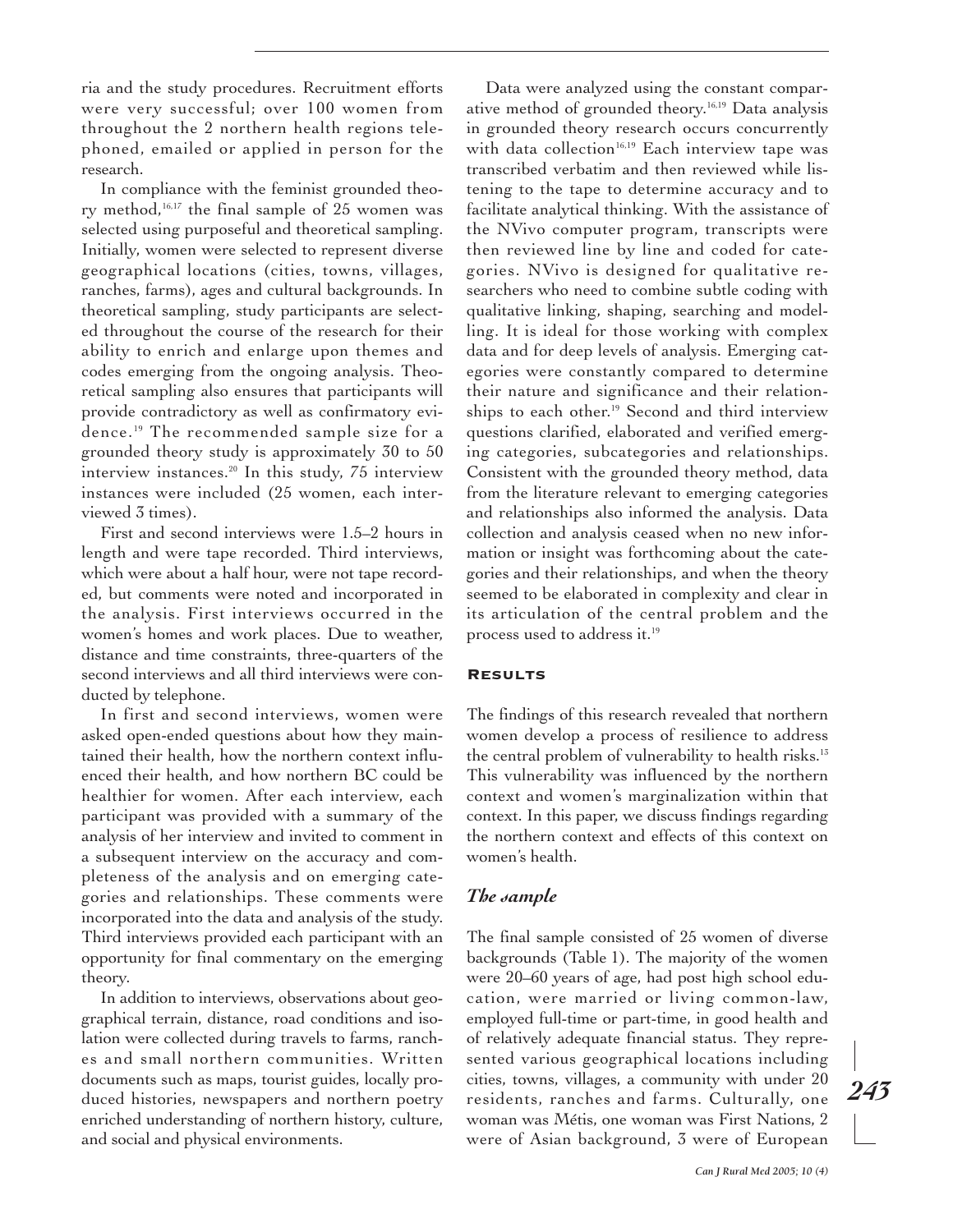background, and the remaining 18 participants claimed Canadian Caucasian heritage. Each woman selected a pseudonym and these pseudonyms are used throughout this article when referring to study participants.

## *The northern context*

The importance of the northern context to women's health can be attributed to the north's historical location, and its physical, sociocultural and political environments.

## *Historical location*

Because of the severe climate, social isolation and relative absence of material resources, indigenous

| Table 1. Sociodemographic information on the<br>25 study participants |                     |
|-----------------------------------------------------------------------|---------------------|
|                                                                       | No. of              |
| Variable                                                              | participants        |
| Age                                                                   |                     |
| $20 - 30$                                                             | 2                   |
| $31 - 40$                                                             | 5                   |
| $41 - 50$                                                             | 6                   |
| $51 - 60$                                                             | 7                   |
| $61 - 70$                                                             | $\overline{2}$      |
| $71 - 80$                                                             | $\overline{2}$<br>1 |
| $81 - 90$                                                             |                     |
| Education                                                             |                     |
| $<$ Grade 9                                                           | 2                   |
| Grade 9-13                                                            | 8                   |
| Trade/Technical diploma                                               | 8<br>6              |
| University undergraduate degree<br>University graduate degree         | 1                   |
| <b>Marital status</b>                                                 |                     |
| Married or common-law                                                 | 14                  |
| Divorced / Separated                                                  | 5                   |
| Widowed                                                               | 2                   |
| Never married                                                         | $\overline{4}$      |
| <b>Employment</b>                                                     |                     |
| Currently employed                                                    |                     |
| Full-time                                                             | 10                  |
| Part-time                                                             | 7                   |
| Not employed outside the home                                         | 3                   |
| Retired                                                               | 5                   |
| <b>Rating of health</b>                                               |                     |
| Good                                                                  | 16                  |
| Fair                                                                  | 8                   |
| Poor                                                                  | 1                   |
| Annual household income, \$                                           |                     |
| $<$ 10 000                                                            | $\overline{2}$      |
| 11 000-20 000                                                         | 6                   |
| 21 000-30 000<br>31 000-40 000                                        | 1<br>5              |
| 41 000-50 000                                                         | $\overline{2}$      |
| 51 000-60 000                                                         | $\overline{4}$      |
| 61 000-70 000                                                         | 1                   |
| 71 000-80 000                                                         | $\overline{2}$      |
| >80 000                                                               | $\overline{2}$      |

peoples and early settlers needed to be self-reliant, hard working, and able to live off the land.<sup>21</sup> These attributes survive in the north today. Casey, a ranch woman in the study, noted that women are still expected to carry on the tradition of living off the land by having large gardens and canning and preserving food. Other historical elements include a heritage of control of the north by outsiders, impoverishment of indigenous populations, emphasis on rapid, profit-oriented resource development and exploitation, and limited ability of local northern residents to control their destinies.<sup>21</sup> Fluctuations in the economy, globalization of markets and the political view of northern settings as primarily locations for resource extraction have created and perpetuate northern communities of insecurity and transience.

Because of resource-based employment opportunities, northern regions have been comprised largely of relatively younger populations who come north in search of work. When resource-based economies fluctuate and jobs are lost, young people move elsewhere in search of employment. Consequences of this demographic shift include inconsistency and decline in the quantity, quality and nature of goods and services in northern communities, and instability, insecurity and the under-resourcing of northern communities.

## *The physical environment*

Climate, distance and geography, pollution, and dependence upon resource-based employment were noted by women in the study as problematic. Long periods of cold weather exacerbate physical problems such as arthritis and make getting around difficult, especially for elderly women and women with physical disabilities. Christine, a woman who had lived 23 years in the north, noted that winter weather results in being "housebound . . . more depression and anxiety." Several women noted that the long, cold, dark winter season also contributes to the depressive condition termed seasonal affective disorder. Leah, a young northern woman, stated, "Winter is so damn depressing here. Seasonal affective disorder syndrome — half the town has it." Gill<sup>8</sup> noted that, especially in February, the incidence of mental disorders (known as 'cabin fever' or 'housewife psychosis') among northern women reaches its peak. Travelling in the north is time consuming, expensive and hazardous. Long distances, poor road conditions and large logging trucks make travel dangerous, especially in winter. Barbara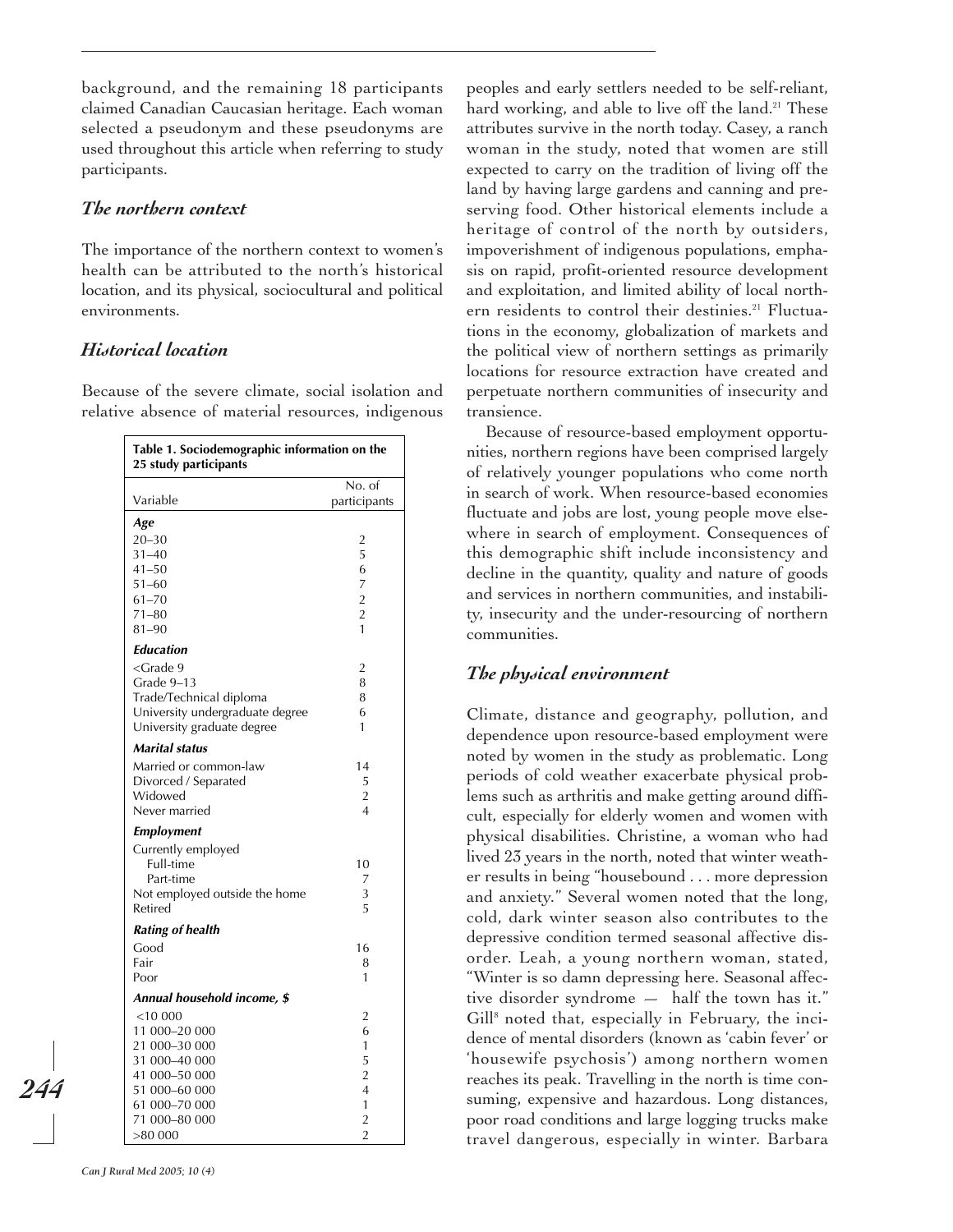summed up many northern women's perspectives when she stated: "I'm really stranded here for 6 months of the year. It's my own fear of driving on winter roads."

For some women, though, the physical environment provided accessible and affordable opportunities for outdoor recreation, such as skating, hiking and swimming. These activities were valued if women had good physical and mental health, and the time and finances to participate. Women who enjoyed solitary activities could better cope with the isolation engendered by northern distance and winter weather.

Women in this study were concerned about pollution in northern environments caused by resource-based industries such as pulp mills. Jocelyn lived near a pulp mill town and perceived that "a mill town is not the healthiest place to live," and Mary observed that "living here in Prince George is the only time I've had asthma. . . . I really feel that it has to do with the pollution due to the pulp mills." Still, women may be reluctant to complain too loudly about the pollution because it is the resourcebased industries that provide jobs and income for their families.

Although the north provides resource-based employment, the precarious nature of the employment due to decline in resources and international influences can result in unstable communities, decline in the diversity and quality of goods and services, and threats to community security and sustainability. Casey, a ranch woman, noted that, as a result of a mine closure, "the population has gone down. . . . The elementary school may close. The fall fair's no longer held." Diminishing employment within the north and consequent seeking of jobs outside of the north weaken the community because fewer people are available to sustain it. This affects women's quality of life, as women often assume or are designated  $-$  the responsibility to deal with contexts of diminishing goods and services.

## *The sociocultural environment*

Overfamiliarity, outsider status and lack of resources were the primary negative sociocultural factors noted by women in the study.

In spite of  $-$  or perhaps because of  $-$  the vast distances between people and communities, overfamiliarity can lead to lack of anonymity and compromised confidentiality. Over-familiarity occurs when people in small isolated communities become visible and identifiable, with the result that unduly intimate and personal liberties may be taken and presumptions made.<sup>22</sup> Park explained how being known can interfere with women's abilities to access services:

If somebody's car was parked at the women's centre . . . people kind of assume that she's gone there to get help. . . . When you're going to see a counsellor, you may be seeing her in other social functions as well . . . so women probably feel their confidentiality is at stake. . . . In bigger cities, nobody knows where you're going for help.

Being an outsider in a community can also be a problem for women in small northern communities. An outsider is someone who is different from the dominant community culture and characteristics, and is unconnected to family or other personal ties in the community.<sup>23</sup> Outsiders tend to experience less inclusion and more exclusion. Conversely, an insider is someone who has been a long time resident of a community and who is intimate with the community's norms and assumptions.<sup>24</sup> Insiders are included and valued.

Outsider status is created in several ways in northern communities. Outsider women who are new to the community or who have identities, associations and experiences that are seen to be somehow different may be deemed outsiders. Christine, a woman who moved to the north from elsewhere, explained how being new and unfamiliar may act to create outsider status:

Women who return to a community after leaving may also find that they have become outsiders because they now subscribe to different norms and values. Outsider women experience more limited employment opportunities, social isolation and marginalization than women who are perceived as insiders.

Insider status can be achieved in several ways. Casey, originally an 'outsider' woman, suggested that marrying an 'insider' man can facilitate inclusion:

My father-in-law was very highly regarded in the community. I took my husband's surname when we married . . . that was definitely an in. And I think it expedited my acceptance into the community.

Rosie, a woman who moved to the north and has lived there for many years, pointed out that becom-

<sup>. . .</sup> when you first move up here . . . you don't have the network of people that you may have had. . . . You have to develop that and it takes time. Small communities may be very friendly once you get into them, but they can be very cold as well. . . . Possibly they want you to prove yourself.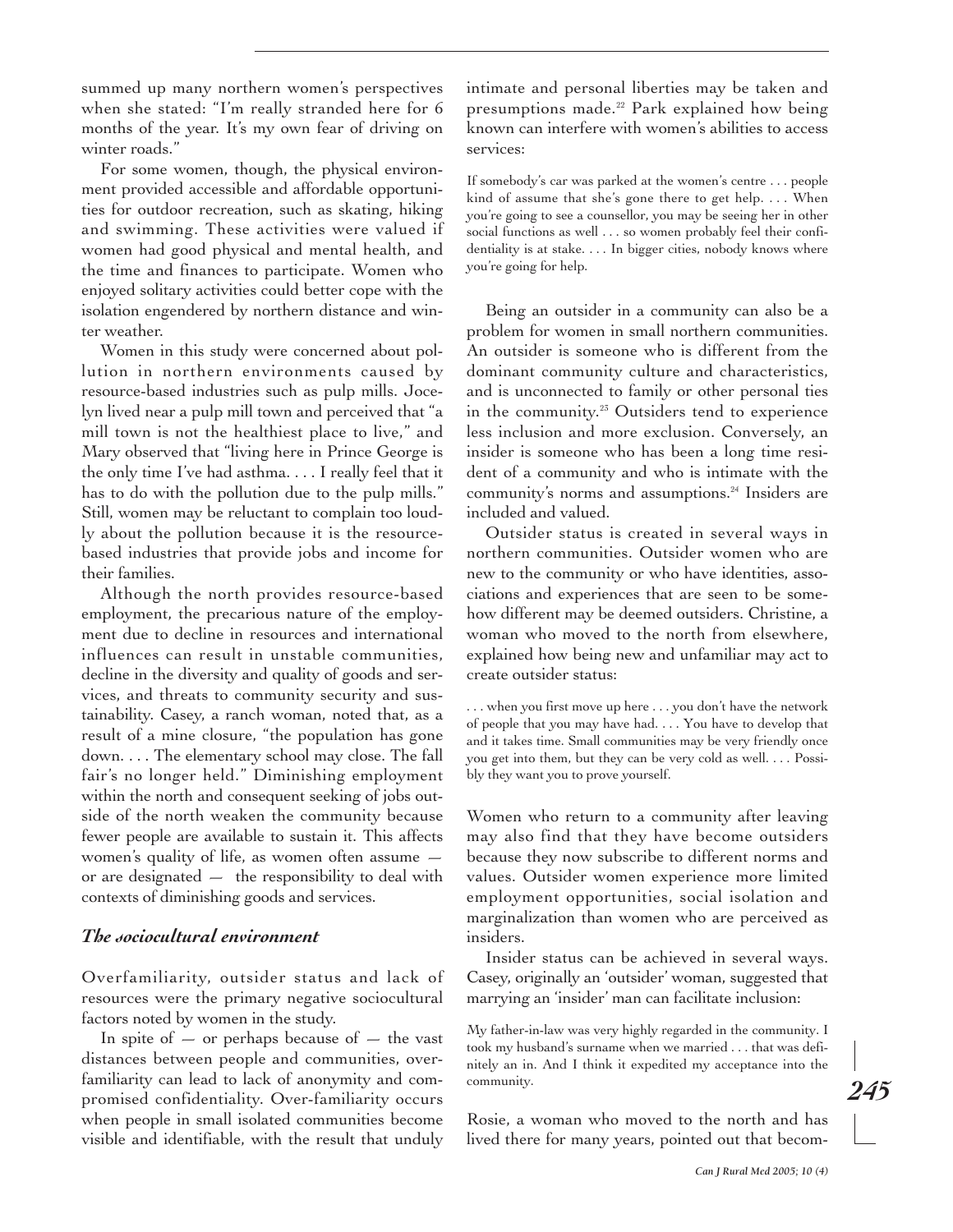ing an insider requires an initial acceptance of community norms and political awareness:

You have to prove yourself as being acceptable. You have to meet the principles of the community. You have to not be intrusive, you have to take people as they are, and know where the hierarchy is in a bigger community, the political base of the community. You have to be willing to respect their attitude, even if you don't agree with it. There's got to be that acceptance period. Once you're accepted, you're family.

For some women, achieving insider status is problematic. Mary, an Aboriginal human services worker, described several instances where her children or clients "had to try to defend themselves against people who are not of the same race as them." Ruhi, a young South Asian woman who had recently immigrated to Canada, noted that new immigrants may be pressured by their cultural community to minimize their culture and conform to the Canadian way of life. Women who do not subscribe to insider behaviours such as becoming married and having children are likely to have more problems achieving insider status in the north. Elizabeth, Casey, Leah and Marie, women who were single or child free, noted how the "couples and child oriented" nature of their communities affected their mental health. Elizabeth stated: "As a single person, you never quite fit in." Casey noted that since she and her husband now have their niece living with them and so 'have a child,' she feels more included in community events than when she did not have a child.

The northern sociocultural environment was less problematic for women who had adequate finances, time, good health and interests that coincided with those in the north. Women with adequate finances could purchase resources within and outside the north, women with adequate time could travel to resources, women with good health did not need resources that could not be accessed in the north, and women who enjoyed the north or who did not realize the potential of resources such as enhanced cultural amenities did not expect or miss these in the north.

#### *The political environment*

The political environment in the north can be characterized by 2 elements: undervaluing of the north and undervaluing of women. Undervaluing had profound effects on northern women's health.

Undervaluing of the north is reflected in misunderstanding, exploitation, lack of commitment and lack of political power and support. Misunderstanding results from minimal contact between southern and northern residents. Southerners rarely travel north, thus "they think we're still mukluks and sleighs, sled dogs. They figure Prince George is a little one-horse town where the horse died" (Signe).

Undervaluing of the north is also evident in the exploitation of northern natural resources and the inequities that exist between northern and southern locations. As Christine noted: "We northerners don't get our share of resources. We provide all sorts of stuff for the province but we don't get back in return." Several women identified a lack of commitment to the north by human services professionals as an important manifestation of undervaluing. Health care professionals come to the north for various reasons: because jobs are available, to obtain professional experience, and for more generously remunerated employment.25,26 However, they may have little intention of staying in the north. Unhappy and uncommitted care providers compromise women's health. As women in the study explained: "Some of the people hate it here. And when you don't like where you are, you don't do a good job"(Christine). Jocelyn noted: "I have never gone to the same doctor twice. . . . it seems that every time I see a doctor, I have to start over." Thus, northern women and northern communities often benefit very little or not at all from the rich experience gained by workers in their communities. This type of situation, where the north is undervalued by workers, compromises consistency of care and the building and sustaining of northern communities.

Lack of political power was also recognized as evidence of the undervaluing of the north. Sparse populations result in fewer elected positions and thus, less representation in government, as reflected in Elizabeth's comment:

The political attitude  $-$  it's that we don't exist. There's not enough of us in the north to vote to make a difference, so we're totally ignored.

Lack of political power was seen as leading to under-resourcing of northern communities, and this under-resourcing could lead to dissatisfaction and depopulation of the north. For example, Marie had decided to leave the north for more resources elsewhere so that she could obtain "the quality of life I want to lead."

Undervaluing of women in the north is most clearly seen in the undervaluing of women's roles and perspectives. Women described this undervaluing as reflecting a "redneck" attitude, one that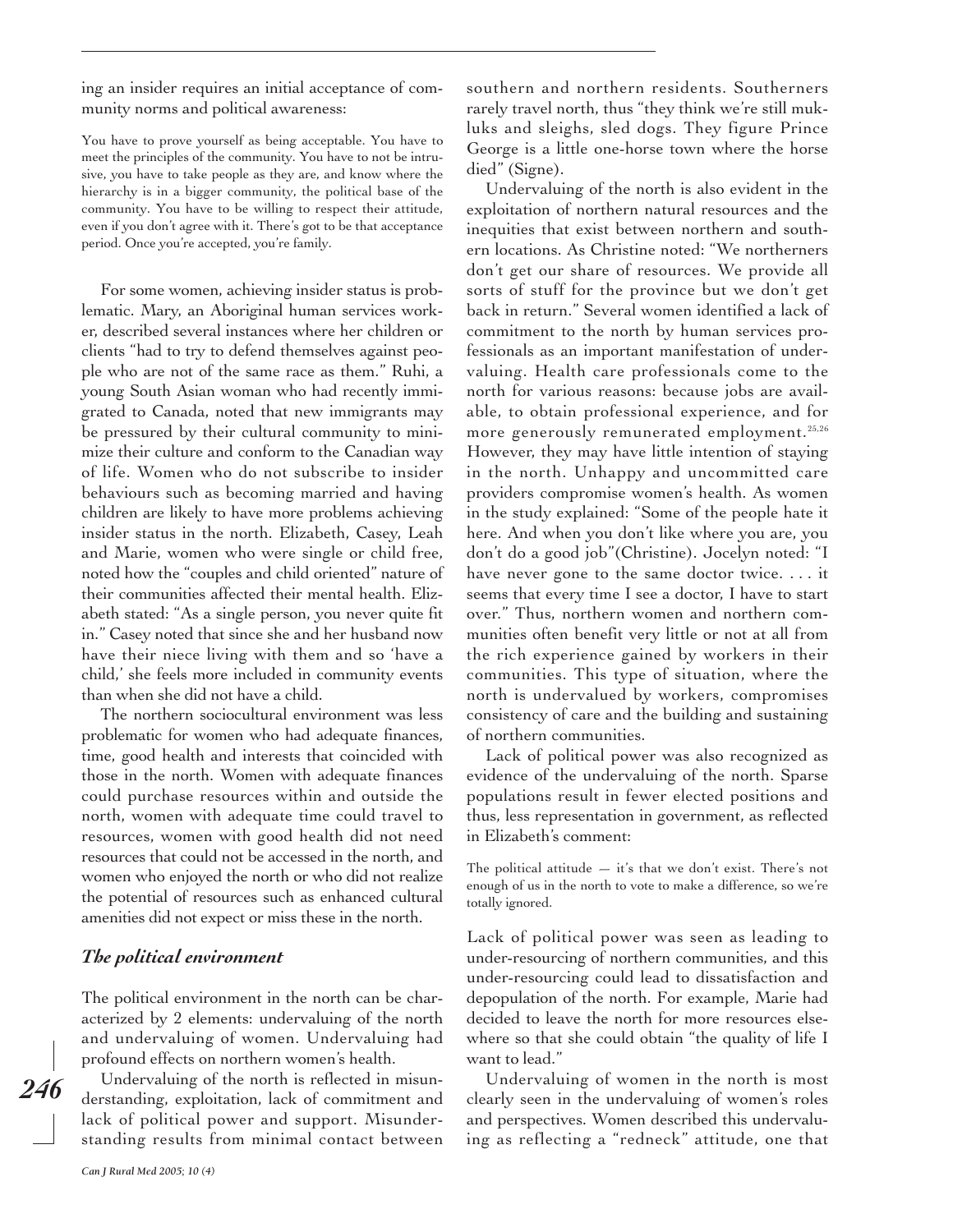favours men's values, interests and behaviours, and traditional oppressive roles for women. Leah, a young single woman, stated: "It's a really redneck mentality here. The man's the breadwinner. I don't see a lot of choices for women here." Rhoda stated:

The woman's place is in the house chewing the leather [laughs]. . . . It's about that sign I saw (when I was travelling): "Lexington, Kentucky: Where Men Are Men and Women Are Glad of It." That's the kind of attitude around here. . . . that's partly why there's violence and drinking and it's like an old time western movie.

However, even traditional roles such as mothering were sometimes not respected. Eileen, a single mother who had grown up in the north, moved away for several years, and then returned, observed:

I noticed a lack of respect for me as a mother and as a thinking person, particularly by men in the community. There's this idea that men and women are on different sides. . . . There isn't easy mixing between the sexes here. Everything is more gender labelled.

Undervaluing of women may also result from the nature of employment in northern communities. Resource-based industries tend to be male-oriented and prefer male employees; few of the pulp mills, for example, employ female foresters. Eileen noted:

The resource-based work place isn't integrated in terms of gender. . . . The pulp mills are male work places, and the offices are run by women.

In addition, small northern communities do not have many opportunities for well paying, satisfying work for women. Jobs for women tend to be in low status, traditional and low paying sectors. Gender segregation at work can accentuate and sustain gender segregation and the undervaluing of women at home and in society at large.

Undervaluing of women was clearly exemplified in the attitudes of some physicians. Women felt undervalued when physicians did not respect them, or denigrated them, and when they excluded women as equal partners in their care. The following comments provide a beginning appreciation of physician attitudes and behaviours that women in the study experienced:

When I asked for a second opinion, my doctor was quite rude. He wanted to know who I thought I was that I should ask for a second opinion. . . . quite arrogant, and he told my husband and me to prepare ourselves for the fact that it was cancer. (Vicki)

My doctor said that it was absolutely none of his concern about doing follow-ups for patients, and didn't I know that he was a very busy person, and didn't I know that it was my responsibility if I wanted a follow up with a specialist, and he had no more time to spend on my file. (Vicki)

Asking for a second opinion and for specialist consultation indicates women's commitment to selfcare and empowerment. Such requests require courage and initiative in the north because these requests often involve substantial travel and expense, and the assertiveness to endure responses of unsupportive physicians. Although female physicians were often perceived as more caring and respectful of women, female physicians are rare in the north and their practices fill up quickly. To deal with physician shortages and attitudes, geographical challenges and women's desires for respectful holistic care, women often turned to public health nurses and other care providers. Alice noted: "You can go to the health unit. The public health nurses really open their doors."

"Listening," "respect," "preventive medicine" and "helping me — and I underline *helping* me — do what I could to be responsible and knowledgeable regarding my body, health, mind and emotions" were rarely experienced but highly valued approaches in physician care that women in this study talked about.

The political undervaluing of the north and of women was less problematic for women who were less dependent on the north, less committed to the north, or who were able to leave the north for respites and resources. These women were able to avoid or negate some of the undervaluing and provide themselves with hope and sustaining experiences. However, women needed time, finances, knowledge and awareness in order to avoid or address the undervaluing they perceived in the north.

## *Marginalization of northern women*

Marginalization as experienced by women in the study relates to experiencing inequitable access to resources necessary to achieve and maintain health when compared with non-northern women and men within the northern context. Marginalization that northern women experience can be characterized by 4 aspects: isolation, limited options, limited power and being silenced.

### *Isolation*

Women in the north are isolated first and fore-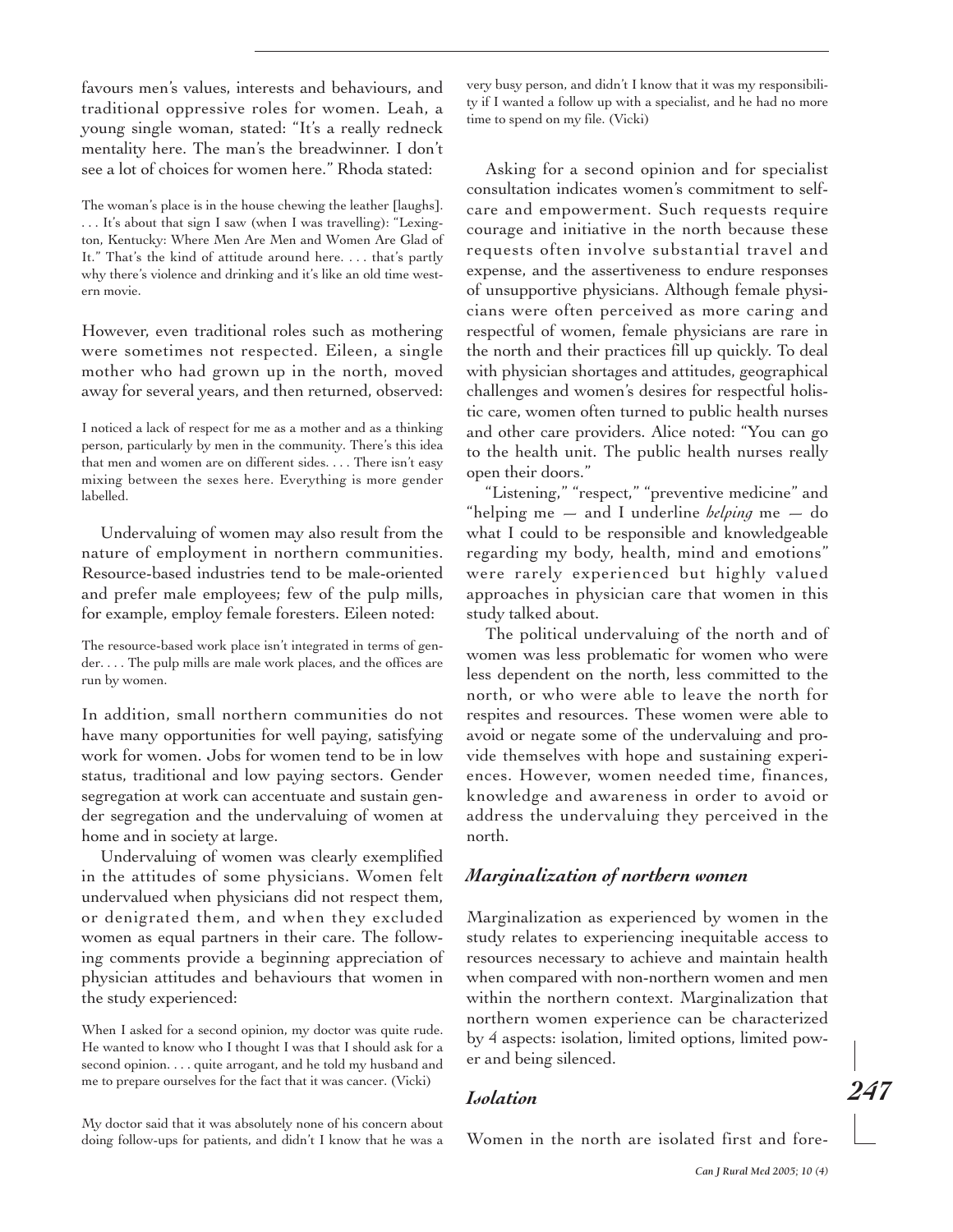most by the physical environment, especially in winter. However, isolation is also created by social and political environments. Women in the study believed that northern social and political environments isolated women from each other. Although northern beliefs in traditional gender roles may favour women-only groups for traditional activities such as child care, women-only associations for other reasons, such as for self help or to advocate for women, may be seen as problematic, perhaps because these associations are perceived as 'subversive' or threatening to the status quo. Park, a director of a women's centre, explained:

People have the perception that they [staff in women's resource centres in small northern communities] are a bunch of men-hating, lesbian women and that the Centre is there to rip the family apart.

Park noted that lesbian relationships can expose women to safety issues and "affect their mental, emotional, and physical health" because these women may feel they must keep their relationships "in the closet" due to lack of acceptance of diversity in small northern communities.

Social and political environments can also isolate women in the north by creating unstable and chronic underfunding of women's centres in small communities. Underfunding limits the social and other resources that these centres can provide for women. In the few communities where women's centres exist, they provide vital  $-$  and often the only  $$ services that facilitate women's health, particularly from a holistic health promotion perspective. Park noted that men sometimes access centre services as well. Limits to and losses of these centres contribute significantly to the isolation of northern women and restrict the ability to make change at personal and community levels.

In addition to isolating women from women, the social and political environments also isolate women from men. Marie observed: "We have loggers, miners, ranchers and there's this macho sense, there's this real male camaraderie, and it excludes women." Women attributed the social division of the sexes to the dominance of the male culture in the north. Exclusion of women and segregation of the sexes can sustain and foster isolation and oppression of women.<sup>27</sup>

The north can also create isolation through the fostering of a social status as 'outsider,' as someone who lives in the community but is not truly part of the community. Outsider women experience greater social isolation and marginalization than insider women. For example, in small communities, outsider women may be isolated from the few employment opportunities that exist. Leah, a woman who grew up in the north, noted that for women new to her community

It is so hard for them because they didn't grow up here and people know that. You have to be friends with someone to 'get in,' you can't just be a new person [to be included or hired].

## *Limited options*

The limited quantity, quality and diversity of goods, services and education available in the north also reflect and impact upon the status of northern women. Goods that are limited include diverse and affordable food, especially fresh fruit and vegetables, and clothing and goods for women and children. Because women in the north often do most of the shopping for their families, limitations in these goods is especially problematic for women. One participant stated: "You're either buying the really low, low quality stuff or you're paying top dollar." It is perhaps reflective of the undervaluing of women that small communities have a greater selection of goods related to the northern male lifestyle, for example, hunting weapons, outdoor recreational vehicles, and farming, ranching and forestry related supplies.

Daycare services, supports for parenting and relationships, and artistic and cultural opportunities were some of the services and experiences that women found restricted. For example, Park noted that the women's centre had only "one full-time counsellor  $-$  it's not for the full year and it's a contract position." This was inadequate because over 100 women come yearly for one-on-one counselling to the centre. Eileen noted that "there were no services that were oriented to treating the whole family" when her marriage broke down. Limitations in services constrained women's abilities to obtain resources that could support them in employment, personal situations and family relationships. Limited cultural experiences in music and the arts made living in the north harder because the relief from the harshness of the north and the enhanced quality of life that these experiences could provide were not available.

Women found particularly problematic the limitations in traditional and alternative health care services and in health promotion and disease prevention services. Limited numbers of nurses,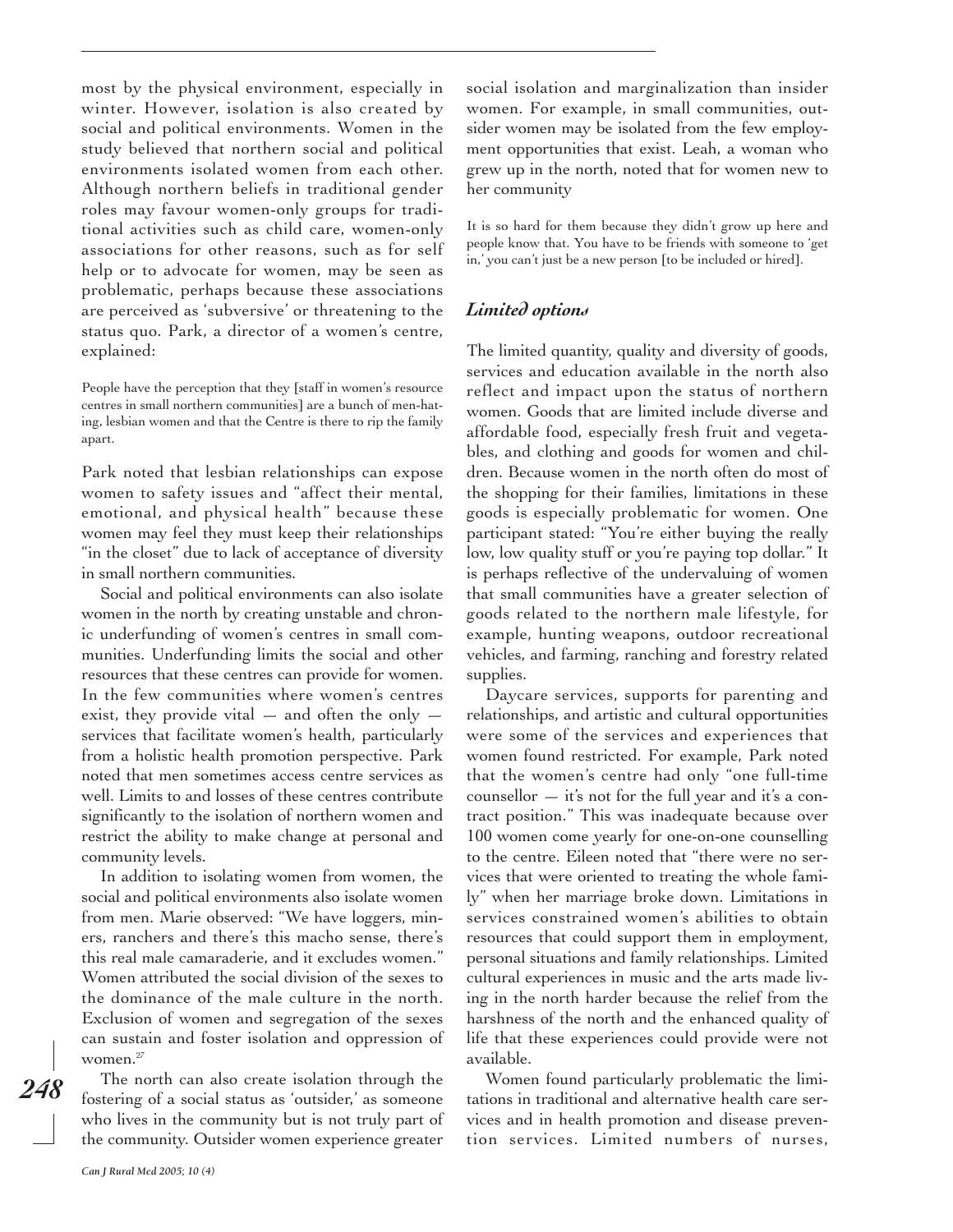physicians, hospitals, mental health and other services exist in the north. The north has difficulty recruiting and retaining health professionals, and recent health care reforms and personnel shortages have resulted in the elimination or downsizing of health care sites. Women's options were thus compromised and they often had to put up with inadequate care:

There's more depression up here in women than in men. And yet, from what I can see, physicians' solution is drugs . . . not counselling. Without counselling, I would never have come out of my depression. I would never have learned to turn it around. (Christine)

It's the amount of time that doctors spend with you  $-10$  minutes at the most and . . . I always feel that I'm being pushed out the door. (Rhoda)

The first thing my doctor says to me is "The government pays me to see eight patients a day and you're the twelfth." I didn't feel like I was going to get any kind of quality check-up or interview and he was very quick and brusque with me. (Barbara)

Although women in urban areas may experience similar limitations, in rural and remote areas women are more compromised because they have fewer or no other options; they may not be able to access a second opinion or change care providers because they don't exist in their communities or close by. Medical specialists, such as psychiatrists, from southern urban areas occasionally fly to northern communities to provide care for a few days. Sometimes clinics are held in remote northern communities. Women felt that this was inconsistent and second-rate care and, for the most part, ineffective.

Quality of care was also compromised by the knowledge and attitudes of physicians. Women felt that their health issues were often dismissed or downplayed by physicians, as displayed in attitudes that

Disrespect of the contexts of women's lives and of their needs was evident, as Elizabeth, a single woman, vividly articulates:

That man was brutal, but he was the only gynecologist. . . . I just thought "this man shouldn't even be a doctor." He was rough, and he says to me, "Well, if you're going to have kids, you better have them now." And I said, "Well, I'm not into being a single parent." [He says] "Well, what's the matter? Good looking girl like you, you should be able to find a man." I would have asked to go somewhere else but there was nowhere else to go.

When the nature of women's lives and their perspectives are not taken into account, or when care is difficult to access, women may choose to forego care, or they may receive care that does not fit with their values or lifestyle and that is not timely or appropriate. As a result, women may live with disease and illness longer, experience increased complications of treatment due to advanced illness and endure compromised recovery.

To avoid or minimize the impact of inadequate and inappropriate health care, women wanted to prevent health problems and promote their health. Services that women favoured included massage, midwifery, naturopathic services, health education, and social and counselling services. However, these services either do not exist in most northern communities, are provided in inadequate ways, or are not included in the national health insurance plan. Women thought that physicians were often illinformed about, or did not appreciate, the value of health promotion and illness prevention services, and that physicians needed "a more open mind" regarding alternative health care. Christine summarized the values of several women in the study when she stated that she appreciated that her physician "told me about people to see about different holistic medicines." Physician discomfort with women's requests for alternative health care services and limited availability of other health care professionals, such as public health nurses who could advise women, resulted in under use or ineffective use of health promotion and illness prevention services. Consequently, northern women often live with pain, discomfort and illness that could be prevented, and that is not treated in a timely, valued and effective manner.

In addition to limitations in goods and services, women also noted limitations in education. Women valued education because, especially in the underresourced north, "women have to have the information to be responsible for themselves" (Elizabeth), and because education would enhance women's selfesteem and sense of agency, especially for women in low socioeconomic situations. Mary, an Aboriginal woman who works with low-income Aboriginal women, explained:

A lot of [my clients] want to just be able to take a course, just to feel good that they can do something. . . . you know, 'cause if they can do one course, maybe they can do this [other activity to improve their lives] and, you know, [it] branches off from there.

Women felt that improving women's education would also strengthen families. Lilac stated: "A

<sup>. . .</sup> women bring on a lot of their own illnesses, that whatever a woman has that she's responsible for it directly. If a man has it he's the bread winner so he deserves to have [care]. (Barbara)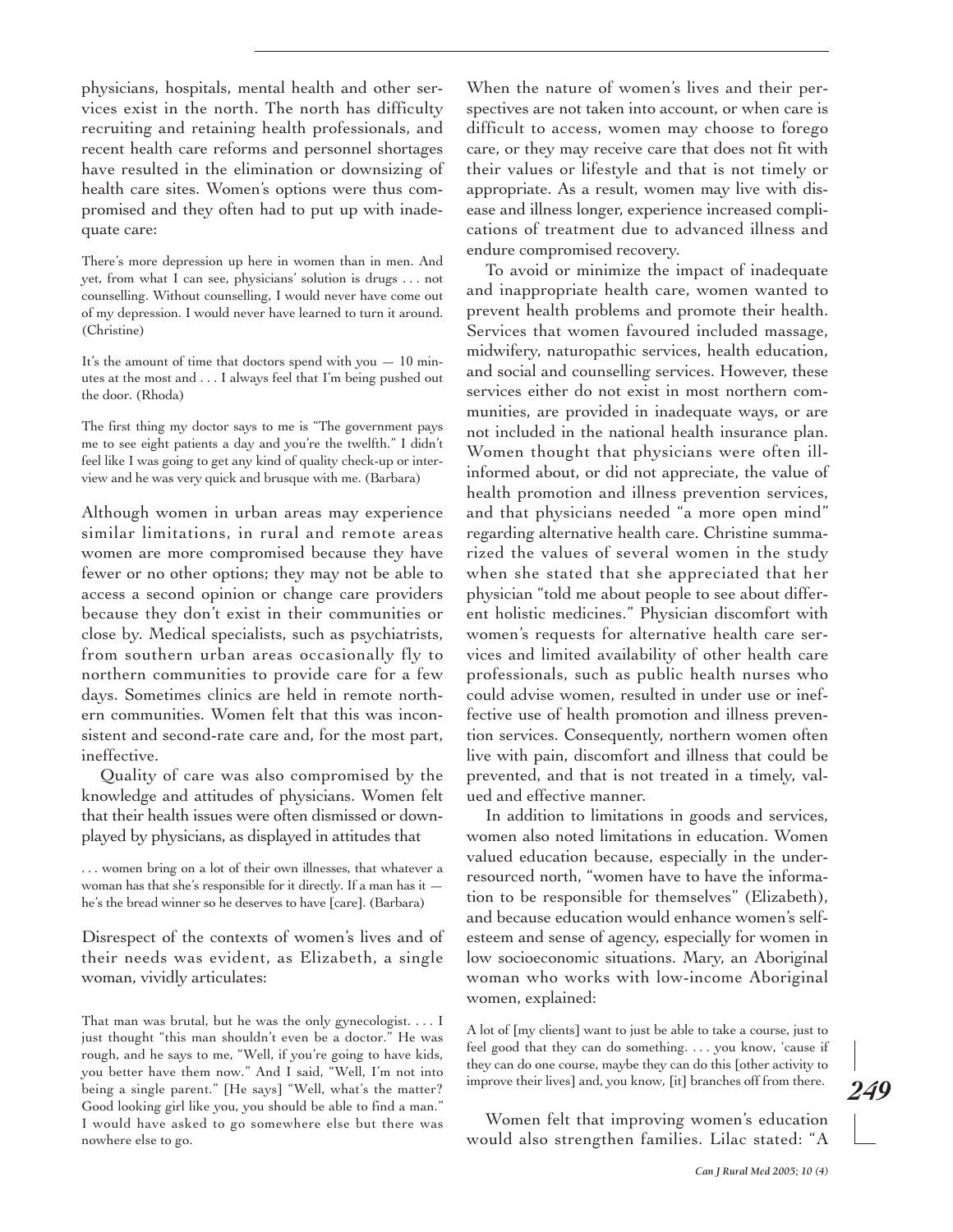woman needs an education. You educate a boy, you educate a man. You educate a girl, you educate a family."

In spite of the benefits of education, educational resources are limited in the north. Libraries, health education personnel and community colleges are not readily accessible due to distance and weather. Computers and the creation of the University of Northern British Columbia in the north in 1994 have increased the ability of northern women to acquire information and education. However, women must still have the money, time and selfconfidence to access these resources. Often they must also relocate to Prince George to access oncampus university classes and other educational resources. Study participants believed that women in the north live in a patriarchal culture that does not privilege the advancement of women. Thus, girls and women may not be encouraged or supported to access educational resources or achieve academic success.

The politics of funding for education seems to be an ongoing problem in the north. Although more affordable technology such as satellite dishes, computers and the Internet are facilitating distance learning, this technology is only available to women who have the funds and technology such as electricity and telephone services to access these education resources.

#### *Limited power*

Aspects of limited power were evident in women's descriptions of their agency and activities and in observational data. Several women suggested that women's voices and perspectives are not valued because northern communities are segregated by gender, with women occupying the less powerful role:

There's this idea that men and women are on different sides. I think it's partly pure sexism. That women don't have anything interesting to say. (Eileen)

I hate to say this in this day and age, but women don't feel that they have a lot of power in a lot of rural communities. . . it's like stepping back in time 40 years. (Rosie)

Within the north, women's lives are often linked to economic dependence on men who are employed in the resource industries. This limits women's power. Marie noted that women's dependence on resource-based economies may compel them to tolerate gender inequities to sustain employment for their husbands. "If you're blatant about it [feminism] and open about it, it's not really good, because you might be ostracized or not accepted." In a small community with few jobs, non-acceptance could cost one one's livelihood.

Women's economic dependence is further perpetuated by the assumption that housewives and mothers do not need to be responsible for their own economic well-being and that women's primary responsibility is to home and family, as Eileen's comments reveal:

If you're going to be a 'real' woman — quotes around that, right — and be married and have a family or be a mother, you don't do that kind of thing [have a well paying job].

In addition, few well paying and satisfying jobs exist for women in the north, and the limited access to education compromises women's acquisition of well paying and satisfying employment that might be available.

Religious beliefs that foster traditional attitudes can further compromise northern women's power. Leah observed:

A large religious population here probably contributes to the lack of opportunity for women with beliefs such as "men are the bread winners, women belong at home raising the children."

Marie believed that while the church fosters a sense of community, it may also result in rigidity of values, whereby people become "so dogmatic . . . they don't want to actively listen and even consider the possibility that there could be other answers."

Limited power that results from religious and male values was most often noted by older and single women and by women who had university education and life experience outside the north. It may well be that women who are aware of other ways of being and who have independent life experiences may be better able to locate northern women's pow $er - or$  lack thereof  $-$  in the structures of northern communities.

## *Being silenced*

Women in the study noted the importance of having a voice. The overwhelming response to recruitment initiatives indicates that northern women have a great desire for a voice in health-related matters, and suggests that northern women often do not have the opportunity for such participation.

The silencing of northern women's experience and their desire for voice were revealed in several of the women's comments about the research: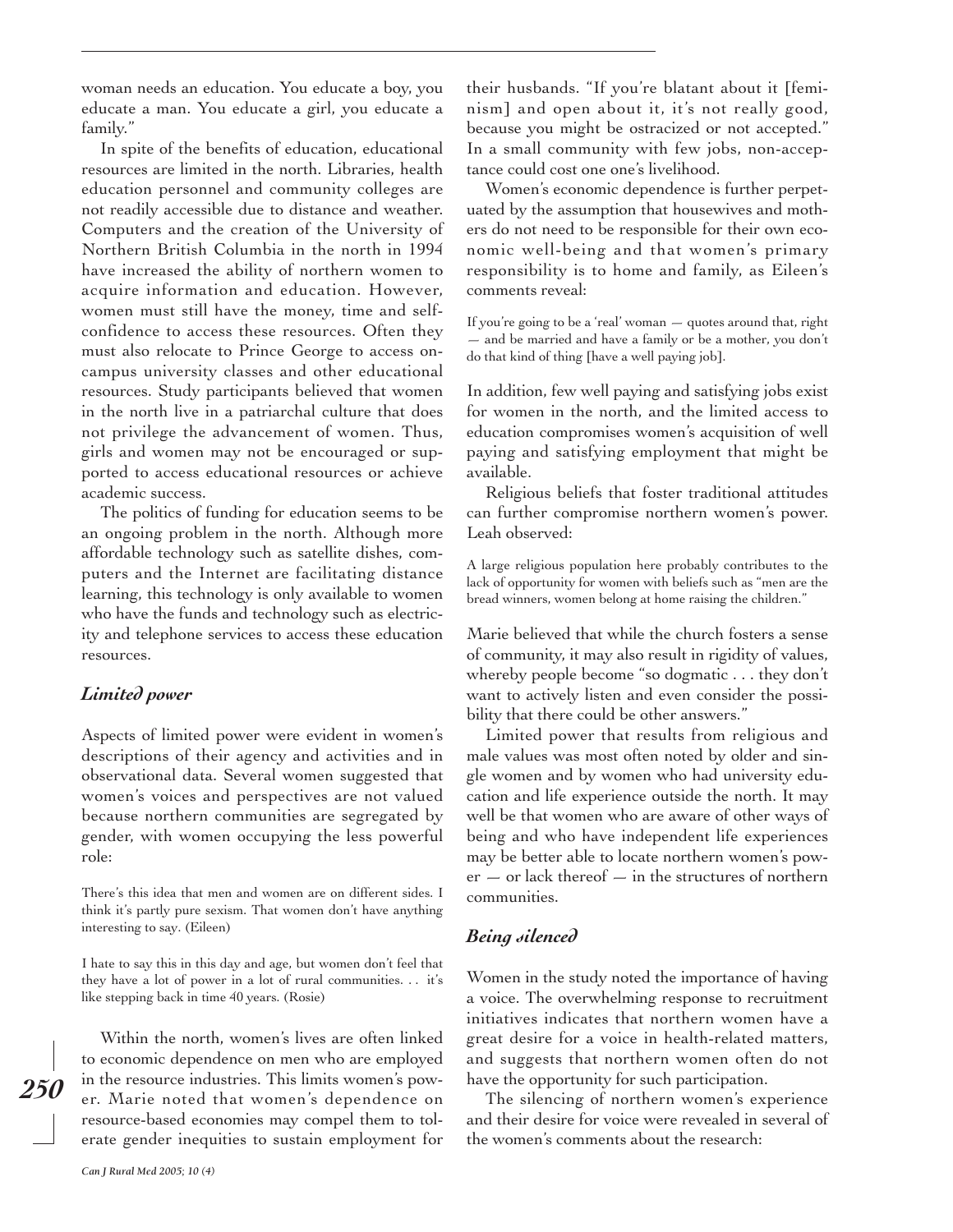How wonderful it is that someone's finally sitting down and reaching out to women and finding out what people are thinking. This is so needful. I talked last time about women not having a voice — well, this is giving women a voice. (Jocelyn)

I admire you so much for having done this [research]. Our ... voices wouldn't be heard if it wasn't for you drawing them out and possibly putting them where they will be heard. (Amelia)

I think what you're doing is really valuable. This [research] needs to be done because men have been in control for so long and women have just had to go along with it. They've had no say. They've had no say at all. (Signe)

Other indicators of northern women being silenced include the limited number of women in public positions of authority and decision-making. For example, during this study the Prince George city council of 10 elected members included only 2 women. Prince George has had only one female mayor in its almost century-long existence. Representation of northern women in elected provincial and federal government positions is also very much in the minority. Women's lack of representation in public venues reflects social, political and gender roles and power structures inherent in northern resource-based communities.<sup>28</sup>

The importance of women having a voice was also evident in women's stated preference for faceto-face interviews, rather than written surveys or telephone interviews. Although women would be listened to in telephone interviews, it seemed that the women felt that they would not 'really be heard.' Face-to-face interviews in women's communities and across their kitchen tables were important in conveying respect, facilitating communication and understanding, and decreasing the silence that many northern women experience. Casey, a ranch woman, explained:

Fred, a woman who has lived in the north all her life, valued face-to-face research because it afforded her the opportunity to evaluate the respect for her, and to voice concerns and be heard:

#### **DISCUSSION**

This study revealed how the historical, physical, sociocultural and political contexts of the north influence northern women's health by contributing to their marginalization. More specifically, the marginalization experienced by women in northern BC was characterized by isolation, limited options of goods, services and education, limited power and being silenced.

While there is considerable research focusing on marginalization related to race, ethnicity and socioeconomic exclusion, less attention has been directed to marginalization resulting from geographical location and gender. Geographers and social and political scientists have discussed marginalization in the north in terms of the terrain, distance and sociopolitical and economic factors, such as the lack of political power and economic dependence on a single resource.8,12,21,29,30 This study reveals important new information about the relationship of geography and gender and implications for women's health. For example, this study found that the depth and scope of factors in the northern context such as extensive distances and isolation, prolonged severe climates, power and sociocultural aspects of relationships, and fewer health and human service resources make northern women's needs more acute, their solution options more limited, and their plight more problematic. Moreover, a 'pile-up' or accumulation of contextual factors such as isolation and severe climate and limited personal and social resources increase northern women's marginalization and health challenges.

Hall, Stevens and Meleis<sup>27</sup> note that one's identity, associations, experiences and environments can all form the basis of an individual's or a group's marginalization. Various attitudes and behaviours such as discrimination, scapegoating, stigmatizing and segregation may also serve to marginalize and exclude women.<sup>4,27</sup> This study confirms, clarifies and extends information about factors of marginalization and exclusion that affect women's health in northern settings. For example, this study revealed that women without male partners may be stigmatized and excluded in northern settings and that this may be seen as legitimate because of patriarchal male-dominated values and behaviours that are promoted within socioeconomic contexts in northern communities.

A strength of this study is that it provides beginning information about diverse women's lives in northern settings. The study included northern

<sup>. . .</sup> a lot of times up here we get a lot of phone research . . . and the people at the end of the line don't care. It's all written out for them. . . . It's just cold. . . . Whereas a face- to-face encounter — there's a body there, there's warmth, there's humanity. There's a connection.

<sup>. . .</sup> seeing the person and seeing their face . . . a lot of communication is body language, that they aren't a threatening person ... not laughing at you.  $\ldots$  A voice on the phone  $-$  it's really impersonal. What you're doing is listening, and you did a good job of it.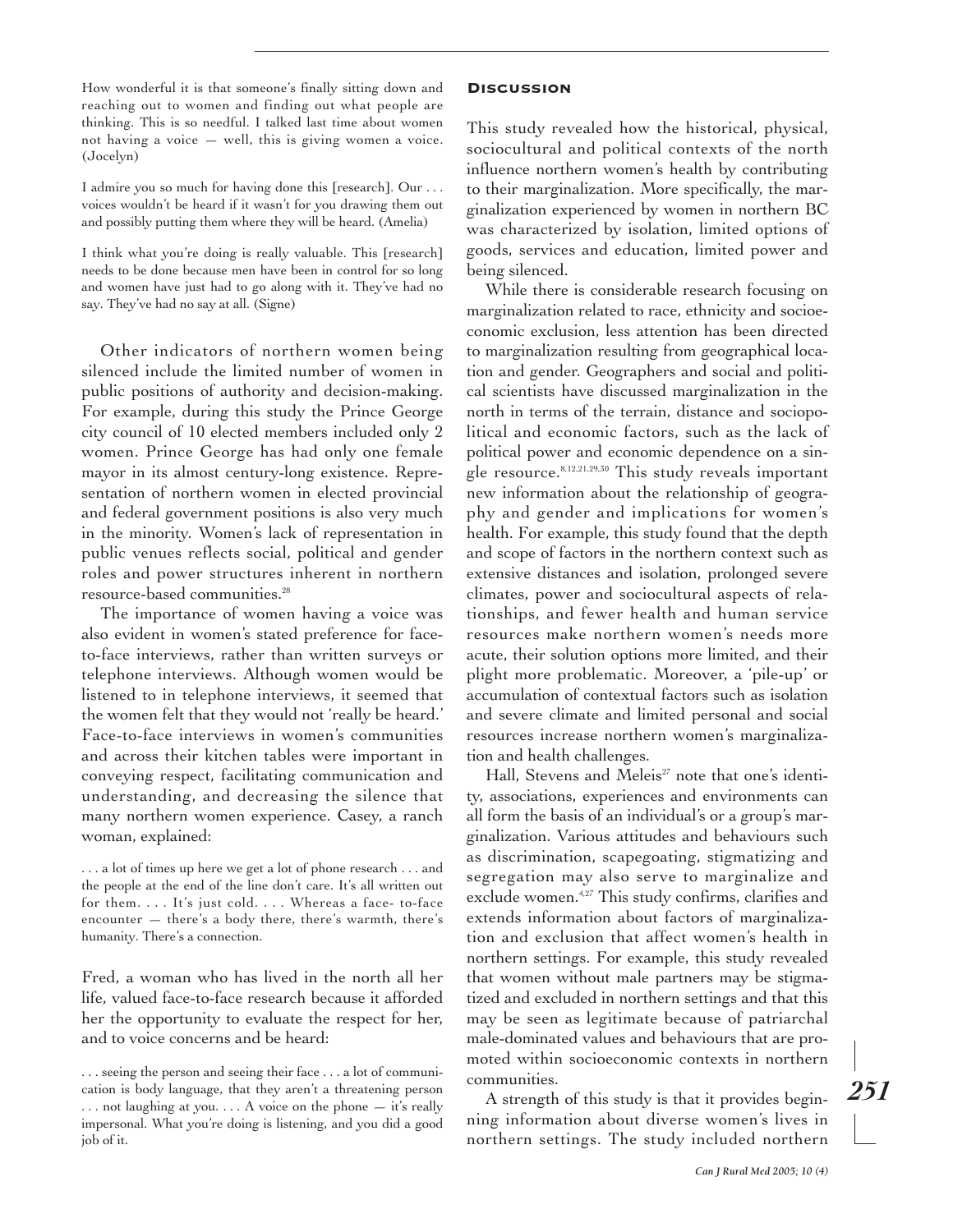women who were elderly, young and middle-aged; disabled and able-bodied; poor, middle-class and wealthy; Caucasian and from minority cultures; and women from remote, rural and urban locations. Thus, this research extends understanding about how geography intersects with other determinants of health in remote northern settings. Nevertheless, the small study sample limits the depth and scope of understanding about the health and lives of northern women. Research is especially needed regarding the health and marginalization of northern women who are physically disabled, elderly, low income, lesbian, single/widowed/divorced, and about those who live in particularly remote settings. Given the size and nature of the sample, the findings regarding health provider attitudes and behaviours may not be reflective of health providers as a whole; therefore, additional research that explores human service provider attitudes and behaviours from the perspective of consumers and providers would be beneficial. Participatory action research and research that uses interviews, focus groups and other methods that privilege women's voices and experiences would enrich understanding and would foster respect, inclusion and empowerment as northern women 'come to voice' in research.

#### **CONCLUSIONS**

This study has relevance for rural and northern health care practice and northern women's health. To strengthen northern women's access to quality health care, equitable inclusion and empowerment, increased efforts must be made to recruit and retain human service professionals in the north, especially female public health nurses, nurse practitioners and physicans who will provide respectful and appropriate care and who are comfortable with the professional and personal aspects of living and working in small northern communities.<sup>25,31,32</sup> Northern health practitioners must be able to work in environments that are culturally diverse, where lack of anonymity, scarcity of resources and isolation characterize life, and where they may be regarded as outsiders.<sup>6,32-34</sup> In addition, health care practitioners must include women as equal partners in health care and realize that women are experts of their own lives.

Human service providers in northern settings must include in their practices advocacy for healthy public policy, community development and coalition building approaches. These activities, if conducted for and with women,<sup>6,14,35</sup> help to give power and recognition to northern women, make the most of limited resources and draw enriched resources to northern communities.

In 2002, a national report on health care in Canada3 highlighted the need to improve health and access to health care for people in rural and remote communities. When national reports include initiatives and suggestions proposed by women in geographically isolated settings, such as the women in this study, health care practice and women's health in rural and remote settings will significantly improve.

**Acknowledgement:** This research was supported by an Isaac Walton Killam Memorial Scholarship from the University of Alberta.

**Competing interests:** None declared.

#### **REFERENCES**

- 1. Health Canada. *Towards a common understanding: clarifying the core concepts of population health*. Ottawa (ON): Health Canada; 1996.
- 2. Health Canada; Ministry of Health and Ministry Responsible for Seniors. *Report of the northern and rural health task force*. Victoria (BC): Health Canada; 1995.
- 3. Romanow RJ. *Building on values: the future of health care in Canada*. Saskatoon (SK): Commission of the Future of Health Care in Canada. Available: www.hc-sc.gc.ca/english/pdf/romanow/pdfs/HCC \_Final\_Report.pdf (accessed 2005 Aug 18).
- 4. Guildford J. *Making the case for social and economic inclusion*. Halifax (NS): Health Canada; 2000.
- 5. Health Canada. *Rural health in rural hands*. Available: www.phacaspc.gc.ca/rh-sr/rural\_hands-mains\_rurales\_e.html (accessed 2005 Aug 18).
- 6. Leipert B. Women's health and the practice of public health nurses in northern British Columbia. *Public Health Nurs* 1999;16:280-9.
- 7. Leipert B, editor. *Northern voices: health, community, and economic perspectives in northern British Columbia*. Prince George (BC): University of Northern British Columbia; 1998.
- 8. Gill A. Women in northern resource towns. In: *Social science in the north: communicating northern values*. Occasional publ no 9. Ottawa (ON): Association of Canadian Universities for Northern Studies; 1984.
- 9. Luxton M. *More than a labor of love: three generations of women's work in the home*. Toronto (ON): The Women's Press; 1980.
- 10. Young J. Farm women's perceptions of health and work [Master's thesis]. Edmonton (AB): University of Alberta; 1997.
- 11. Wall M. Women and development in northwestern Ontario. In: Southcott C, editor. *Provincial hinterland: social inequity in northwestern Ontario*. Halifax (NS): Fernwood Publishing; 1993.
- 12. Heald S. Projects and subjects: women, the north, and job creation. In: Dunk T, editor. *Social relations in resource hinterlands*. Thunder Bay (ON): Lakehead University; 1991.
- 13. Leipert B, Reutter L. Developing resilience: how women maintain their health in northern geographically isolated settings. *Qual Health Res* 2005;15:49-65.
- 14. Leipert B, Reutter L. Women's health and community health nursing